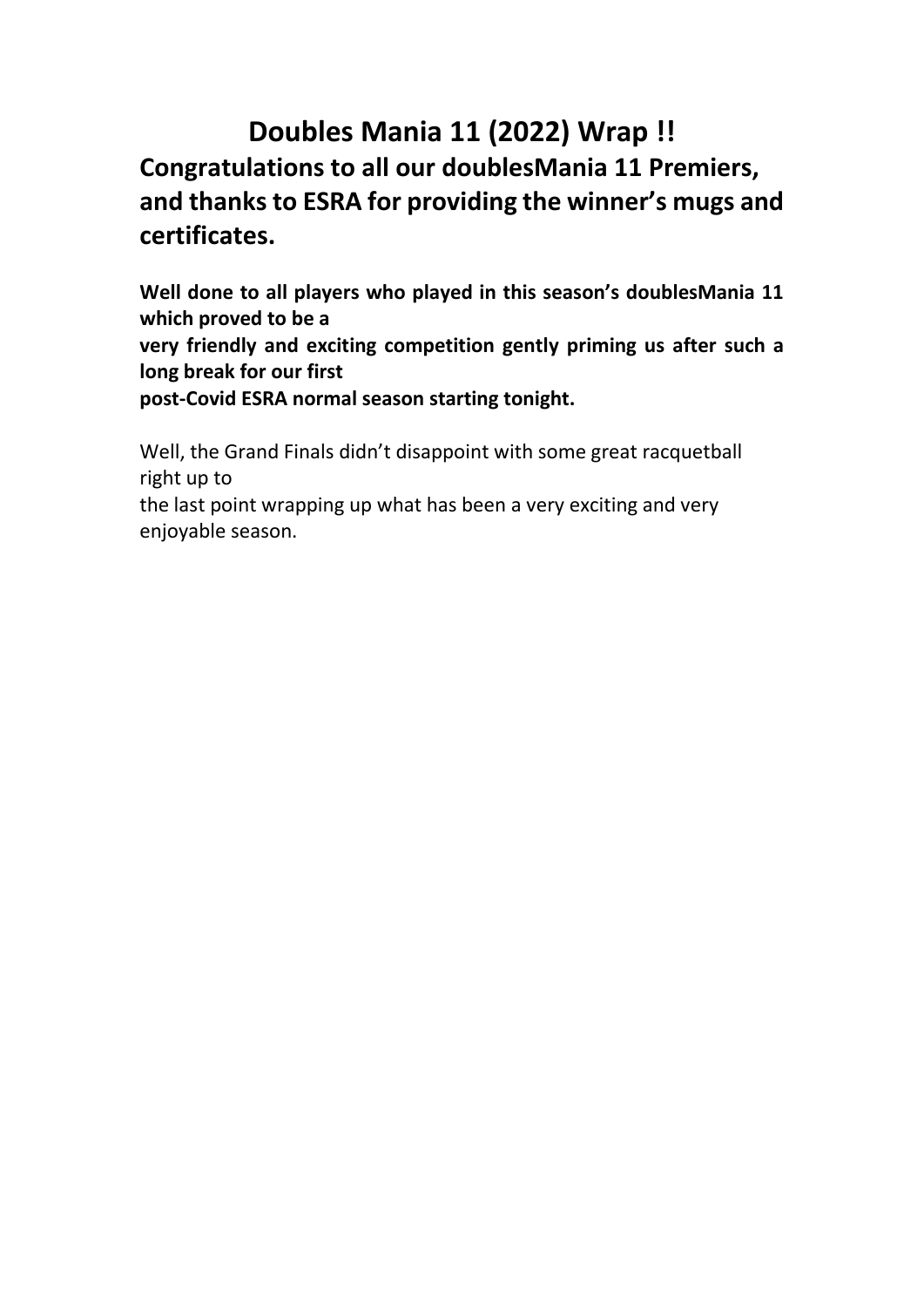

In the Grade 1 Grand Final, scores were neck and neck throughout the whole 7 games

with only 1 or 2 points difference throughout.

Eventually, the MD Cross team of **Chris** and **Ross** got the upper hand winning

the last 2 games 15/12 to beat the MD Rebels team of **Jamie Evans, Ryan Birks** and **Kristel Proctor**.

As was the case throughout the whole season in Grade 1, the sportsmanship and comradery in the final was exemplary.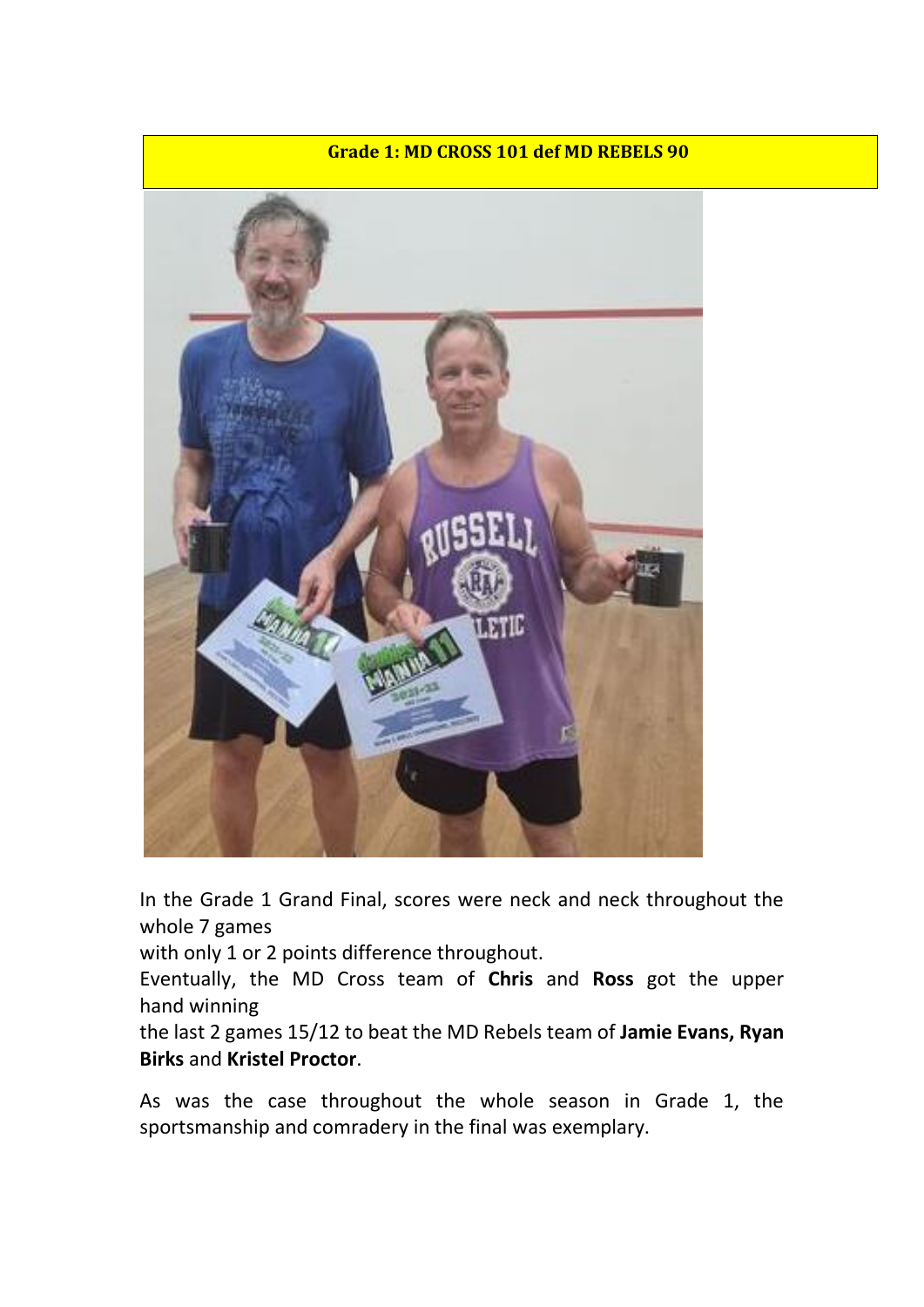## **Grade 2: MD MOZZIES 94 def MD MARKSMEN 90**



Believe it or not the Grade 2 Grand Final was even closer - with scores exactly even after 6 games.

After trailing 3/10 in the last game, somehow the MD Mozzies team of **Danny** and **Rob**

found a way to storm home and win an epic battle over the very courageous MD Marksmen team

of **Mark Purton** and **Mark Longfield**.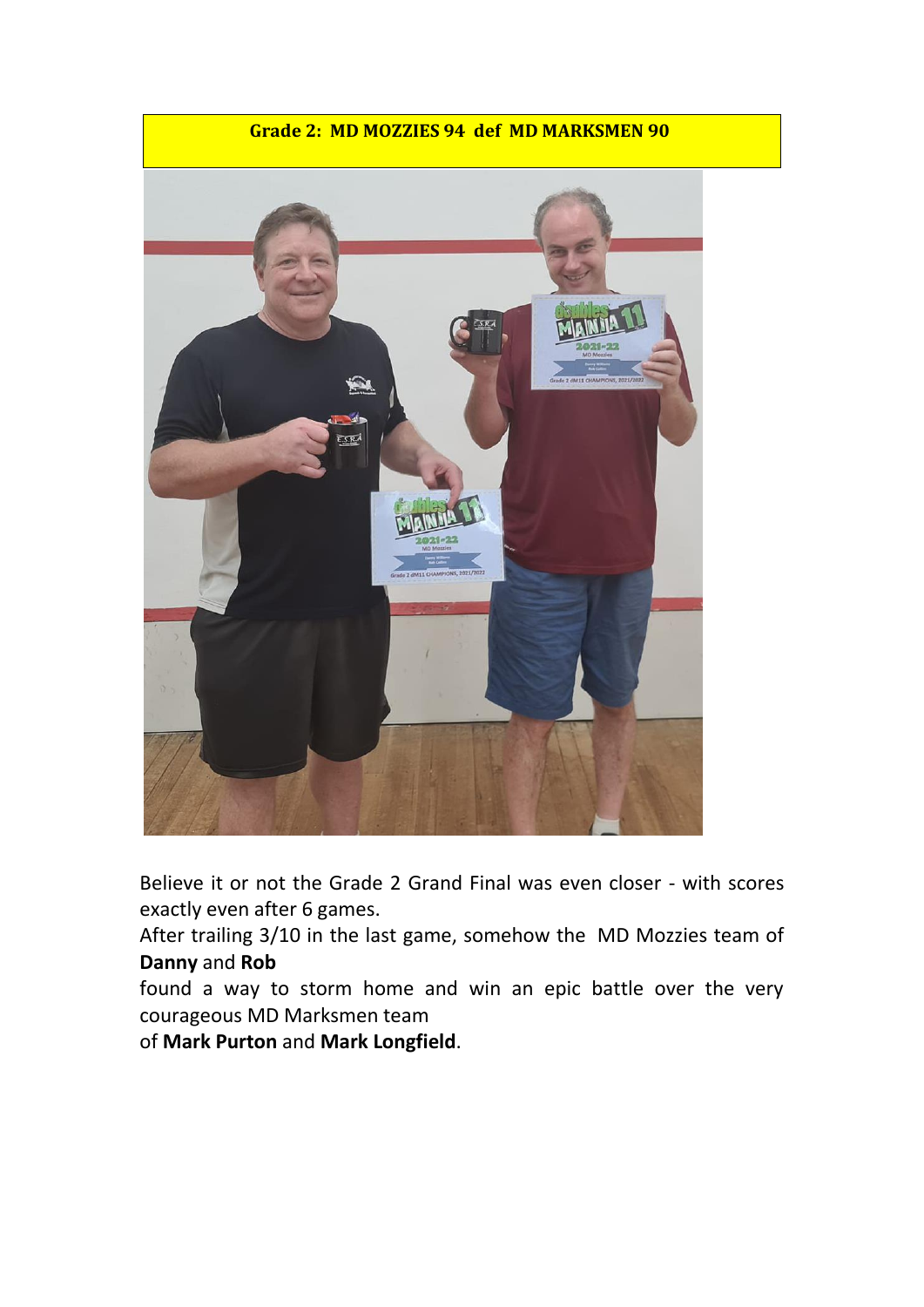**Grade 3: DROMANA CANNONS 98 def MD TIGERS 83**

In grade 3, the Dromana Cannons team of **Chris** and **David** saved their best

form for the Grand Final and even in the absence of **Tony Gerard** who was out injured, were too strong for an out of sorts on the night MD Tigers team of **Kristel Proctor, Leanne Haley** and **Jacqui Wilcock**. T The MD Tigers tried hard and stuck on well but eventually went down 98 points to 83.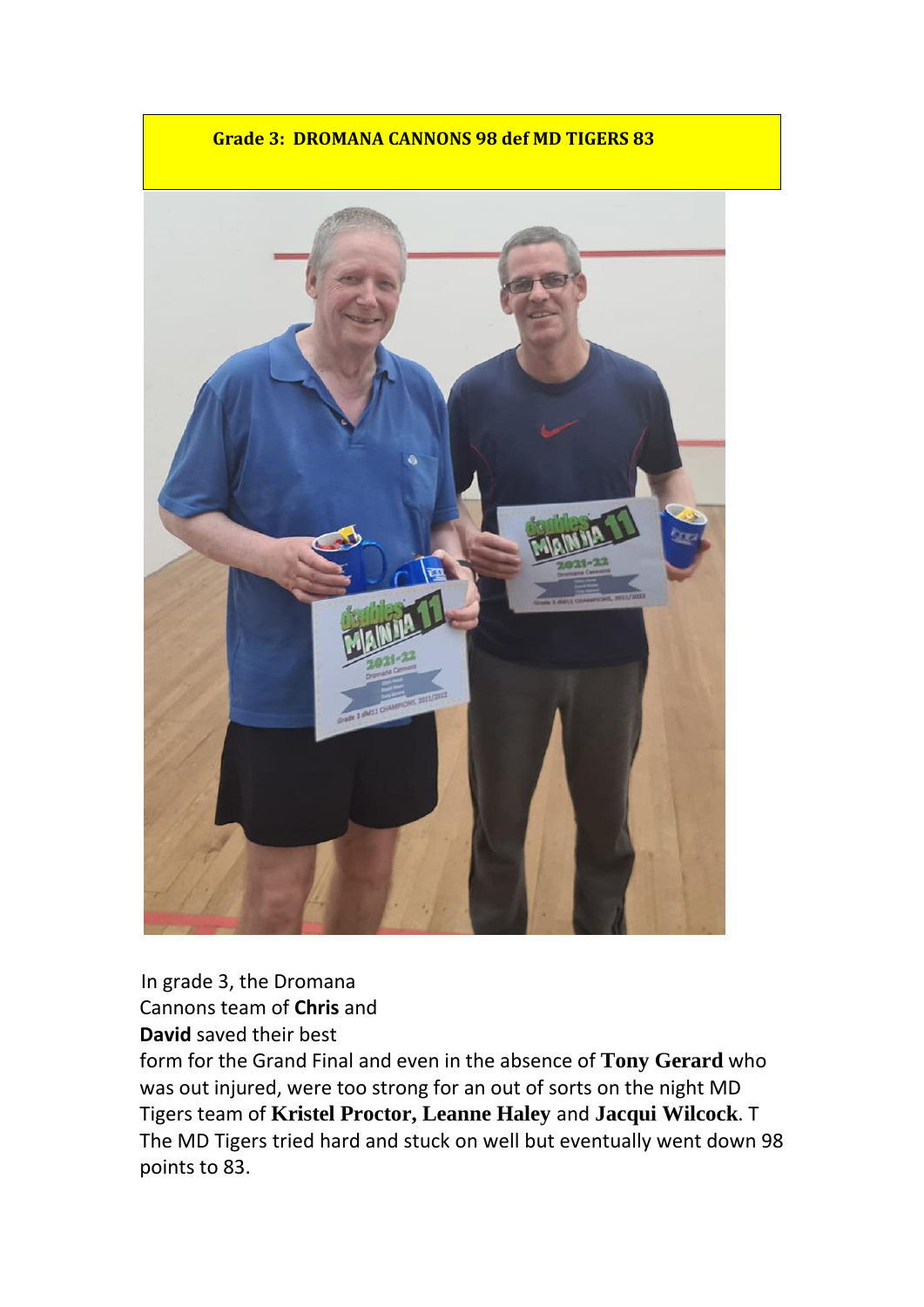## **Grade 4: MD MARVELS 141 def MD TEACHERS 114**

Grade 4 went closer than most expected with the MD Teachers **Jeanette Barton** and **Heather Cook**

taking the first game and then another before finally succumbing over 7 games to this season's most

dominant and consistent MD Marvels team of **David Nemes** and **Mark Lane**.

Unfortunately, David nicked off before we could get a photo.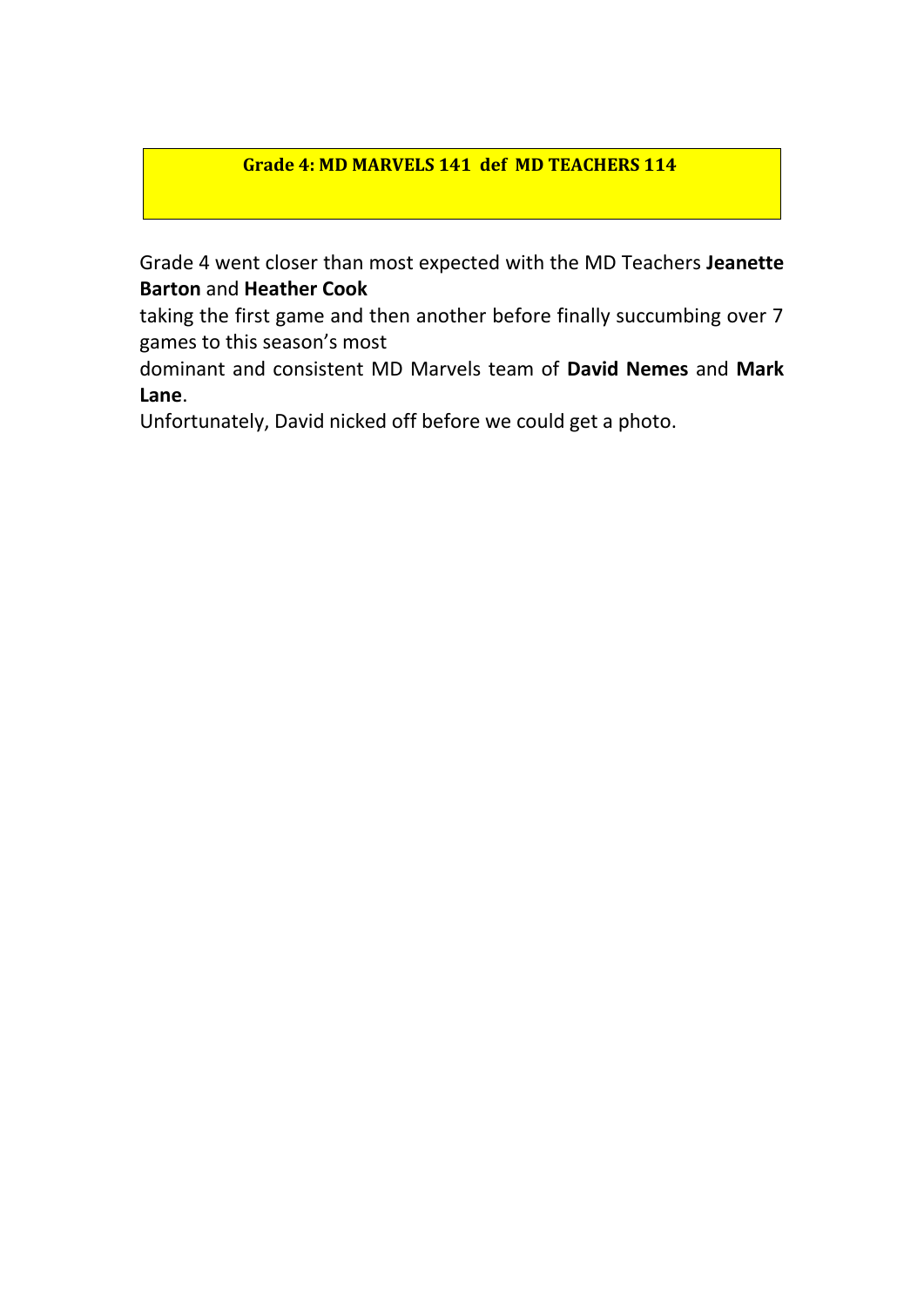## **Congratulations to all our doublesMania 11 Premiers, and thanks to ESRA for providing the winner's mugs and certificates.**

This season we had a great turn-out from the doublesMania players who didn't make the finals

and turned up to compete in our "doublesLotto playoffs".

Unfortunately, when the balls were drawn in Group A, fate somehow pitted top seeds

**Justin**, **Brett** and **Tim** together which made for a very strong "random" team.

Regardless, there were still some great games with pretty close results and most importantly,

fun and friendly matches, however, eventually the "lucky ones" prevailed.



**A big thanks to our doublesLotto sponsor Tony Holland from Officer Real Estate**

**who provided such great prizes to the winners.**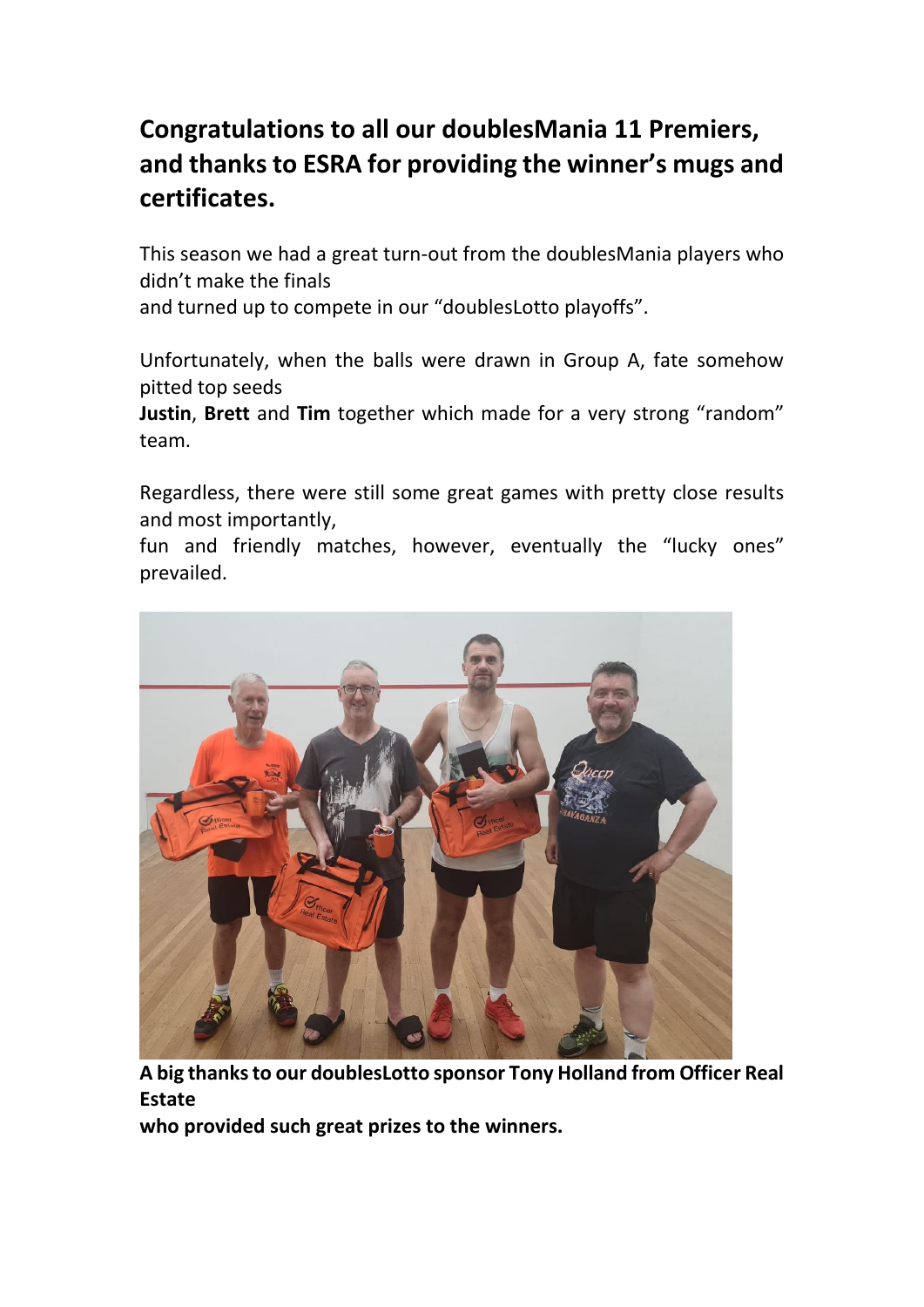In Group B of the doublesLotto playoffs, the team of **Steve** and **Tony** lost 3 of the first 4 games but still managed to storm home to beat **Geoff Waller** and **Eric Evans** 120 points to 102 points